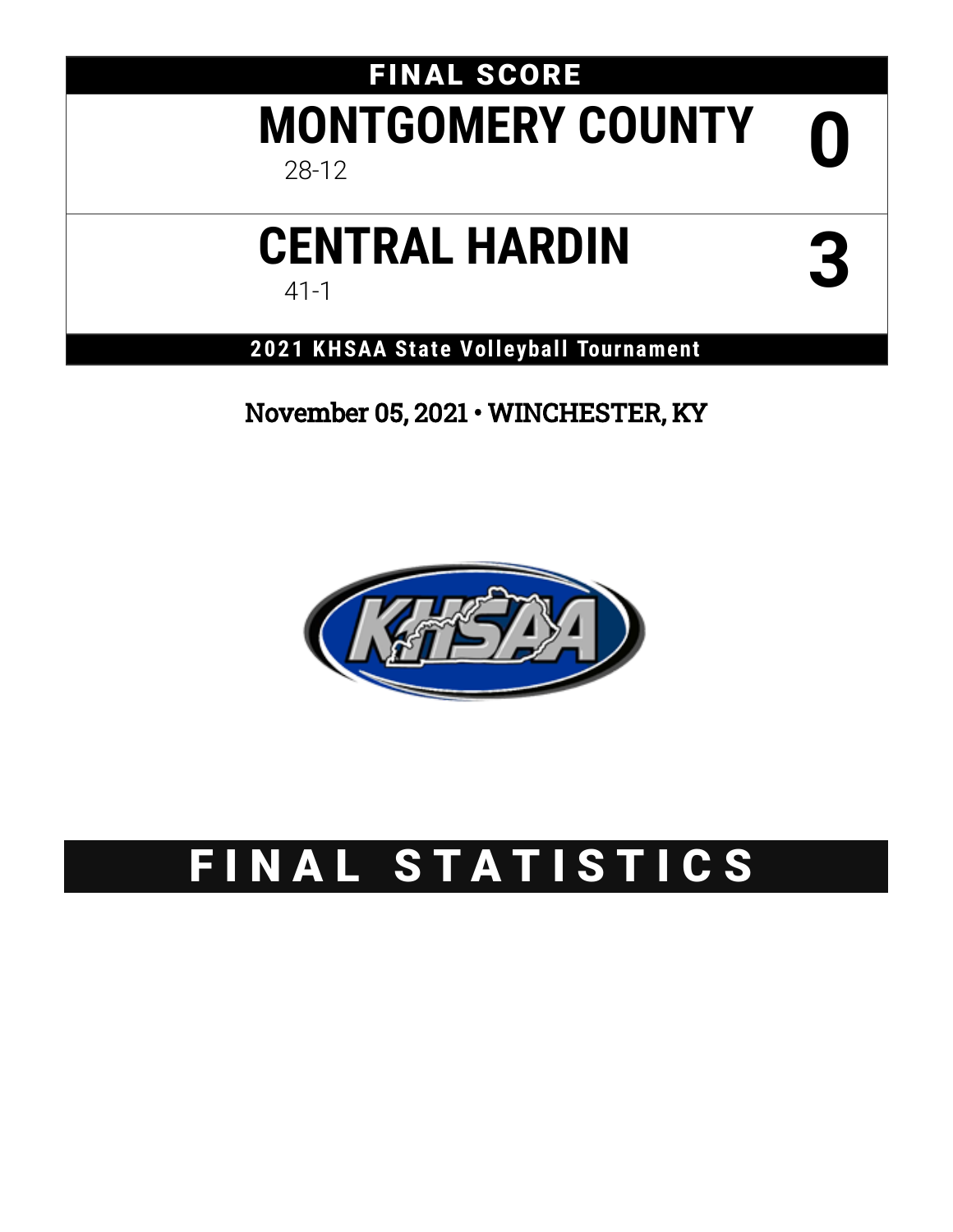#### **Official Volleyball Box Score (Final) MONTGOMERY COUNTY vs CENTRAL HARDIN November 05, 2021 at WINCHESTER, KY**



## **MONTGOMERY COUNTY (28-12) -- 0**

|    | <b>INUIVI GUINLINI CUUNTI (20-12) -- 0</b> |   |    |    |               |                   |     |              |           |           |     |    |              |    |            |            |
|----|--------------------------------------------|---|----|----|---------------|-------------------|-----|--------------|-----------|-----------|-----|----|--------------|----|------------|------------|
|    |                                            |   |    |    | <b>Attack</b> |                   |     | <b>Serve</b> |           |           |     |    | <b>Block</b> |    |            |            |
| ## | <b>MONTGOMERY COUNTY</b>                   | s | ĸ  | Е  | TA            | Pct I             | Ast | <b>SA</b>    | <b>SE</b> | <b>RE</b> | Dig | BS | BA           | BE | <b>BHE</b> | <b>Pts</b> |
|    | ANSLEY SHIELDS                             |   | 5  |    | 10            | .300 <sub>1</sub> |     | 3            |           | 5         | 5.  |    |              |    |            | 8.0        |
| 8  | ANNIE LEDFORD                              |   | 4  | 5  | 21            | $-.048$           |     | 0            | 0         | 0         | 2   |    | 0            | 0  |            | 4.0        |
| 12 | <b>HADLEY BECKHAM</b>                      |   |    |    | 26            | $-115$            |     |              |           |           |     |    |              |    |            | 5.0        |
| 16 | <b>GRACEN CORD</b>                         | 3 |    |    | 8             | .125              |     | 0            |           | 0         | 0   |    |              | 0  | 0          | 2.5        |
| 3  | PRESLEY CORD                               |   |    |    | 5             | $-200$            | 15  | າ            |           | 0         | ົ   |    |              |    | ົ          | 2.5        |
| 6  | <b>LILY CONN</b>                           |   |    | 0  | 0             | .000 <sub>1</sub> |     |              |           | 0         | 6   |    | 0            | 0  |            | 1.0        |
| 2  | <b>BRIANNA TERPENING</b>                   |   |    |    |               | .000 <sub>1</sub> |     | <sup>0</sup> |           | ົ         | 17  |    |              |    |            | 0.0        |
| 5  | <b>MACKENZIE WRAY</b>                      | 3 |    |    | 5             | $-200$            |     | 0            |           |           | າ   |    | $\Omega$     | 0  | 0          | 0.0        |
| 14 | <b>PAITON GEORGE</b>                       |   |    |    |               | .000              |     | 0            | 0         |           | ◠   |    |              | 0  |            | 0.0        |
|    | Totals                                     |   | 15 | 17 | 75            | $-027$            | 15  |              | 5.        | 9         | 43  |    |              | 0  |            | 23         |

**College** 

#### **TOTAL TEAM BLOCKS: 1.0 SIDEOUT PCT: 29.7% POINT SCORING PCT: 41%**

| Team Attack By Set |  |  | <b>GAME SCORES</b> |        |                           | Records: |    |          |
|--------------------|--|--|--------------------|--------|---------------------------|----------|----|----------|
| Set                |  |  | TA                 | Pct    | MONTGOMERY COUNTY (0)     |          |    | $28-12$  |
|                    |  |  | 28                 | .000   | <b>CENTRAL HARDIN (3)</b> | 25       | 25 | $41 - 1$ |
| ົ<br>∼             |  |  | 23                 | $-217$ |                           |          |    |          |
| ົ                  |  |  | 24                 | 125    |                           |          |    |          |

#### **CENTRAL HARDIN (41-1) -- 3**

|              | <u>CLIVINAL IIANDIN (41-1) -- J</u> |                |          |    |               |                   |                |                |                |                |                   |              |                |          |                |            |
|--------------|-------------------------------------|----------------|----------|----|---------------|-------------------|----------------|----------------|----------------|----------------|-------------------|--------------|----------------|----------|----------------|------------|
|              |                                     |                |          |    | <b>Attack</b> |                   |                | <b>Serve</b>   |                |                |                   |              | <b>Block</b>   |          |                |            |
| ##           | <b>CENTRAL HARDIN</b>               | s              | κ        | E. | TA            | Pct l             | Astl           | <b>SA</b>      | <b>SE</b>      | <b>RE</b>      | Dig               | <b>BS</b>    | <b>BA</b>      | BE       | <b>BHE</b>     | <b>Pts</b> |
| 12           | <b>ADDIE ATCHER</b>                 | 3              |          | 4  | 38            | .342              |                |                | 0              |                | 4                 |              |                | 2        | 0              | 17.5       |
| $\mathbf{2}$ | <b>ALEX MACKEY</b>                  | 3              | 6        |    | 15            | .333              | 0              | $\Omega$       | $\Omega$       | 0              | $\mathbf{0}$      | 0            | $\mathcal{P}$  | $\Omega$ | $\overline{0}$ | 7.0        |
| 22           | <b>LILLY PADGETT</b>                | 3              | 5        | 2  | 13            | .231              | 0              | 0              | $\Omega$       |                |                   |              | $\mathfrak{p}$ |          | 0              | 6.0        |
| 5            | <b>LINDSEY VEST</b>                 | 3              | 5        | 0  | 8             | .625              | 14             | 4              | $\overline{2}$ | $\Omega$       | 4                 | 0            | $\Omega$       | 0        | $\overline{0}$ | 9.0        |
| 10           | <b>LAUREN THOMPSON</b>              | 3              | 3        |    | 9             | .222              | 3              | 0              | 0              | $\overline{2}$ | 9                 |              | $\Omega$       |          | 0              | 3.0        |
| 24           | <b>BROOKE MCELFRESH</b>             | 3 <sub>1</sub> | 3        | 3  | 11            | .000 <sub>1</sub> | $\mathbf{0}$   | $\mathfrak{p}$ | $\mathbf{0}$   |                |                   | <sup>0</sup> |                |          | 0              | 5.5        |
| 16           | <b>HARPER LEWIS</b>                 | 3              | 2        | 0  | 4             | .500              | 0              | 0              | 0              |                |                   |              | $\overline{2}$ |          | 0              | 3.0        |
| 8            | <b>MAKENNA COX</b>                  | 3              | $\Omega$ | 0  | $\Omega$      | .000 <sub>1</sub> | 12             | $\Omega$       | $\mathbf{0}$   | 0              |                   | <sup>0</sup> | $\Omega$       | $\Omega$ | $\overline{0}$ | 0.0        |
| 6            | <b>ANNA LEWIS</b>                   |                | 0        | 0  | 0             | .000              | 0              | 0              | 0              |                |                   |              | $\Omega$       |          | 0              | 0.0        |
| 9            | <b>SAM NELSON</b>                   | 3              | $\Omega$ | 0  | $\Omega$      | .000 <sub>1</sub> | $\overline{2}$ |                |                | 3              | 4                 | <sup>0</sup> | $\Omega$       | $\Omega$ | 0              | 1.0        |
| 21           | <b>LAUREN VEST</b>                  | 3              | 0        | 0  | 0             | .000 <sub>1</sub> | 5              | 2              |                | 2              | $12 \overline{ }$ | 0            | 0              | 0        | 0              | 2.0        |
|              | Totals                              | 3              | 41       |    | 98            | .306              | 37             | 9              |                | ⇁              | 35                |              | 8              | 2        | 0              | 54         |

#### **TOTAL TEAM BLOCKS: 4.0 SIDEOUT PCT: 59% POINT SCORING PCT: 70.3%**

#### **Team Attack By Set**

| Set |    |   | TA | Pct  |
|-----|----|---|----|------|
| 1   | 16 | 6 | 34 | .294 |
| 2   | 13 |   | 32 | .312 |
| 3   | 12 |   | 32 | .312 |

#### Site: LETCHER NORTON (WINCHESTER, KY) Date:11/5/2021 - Attendance: 0 - Time: 1:05 Referees: CAROL PRATER; JENNIFER CRAVEN; RANDY CHAPMAN; SARA PALAZZO;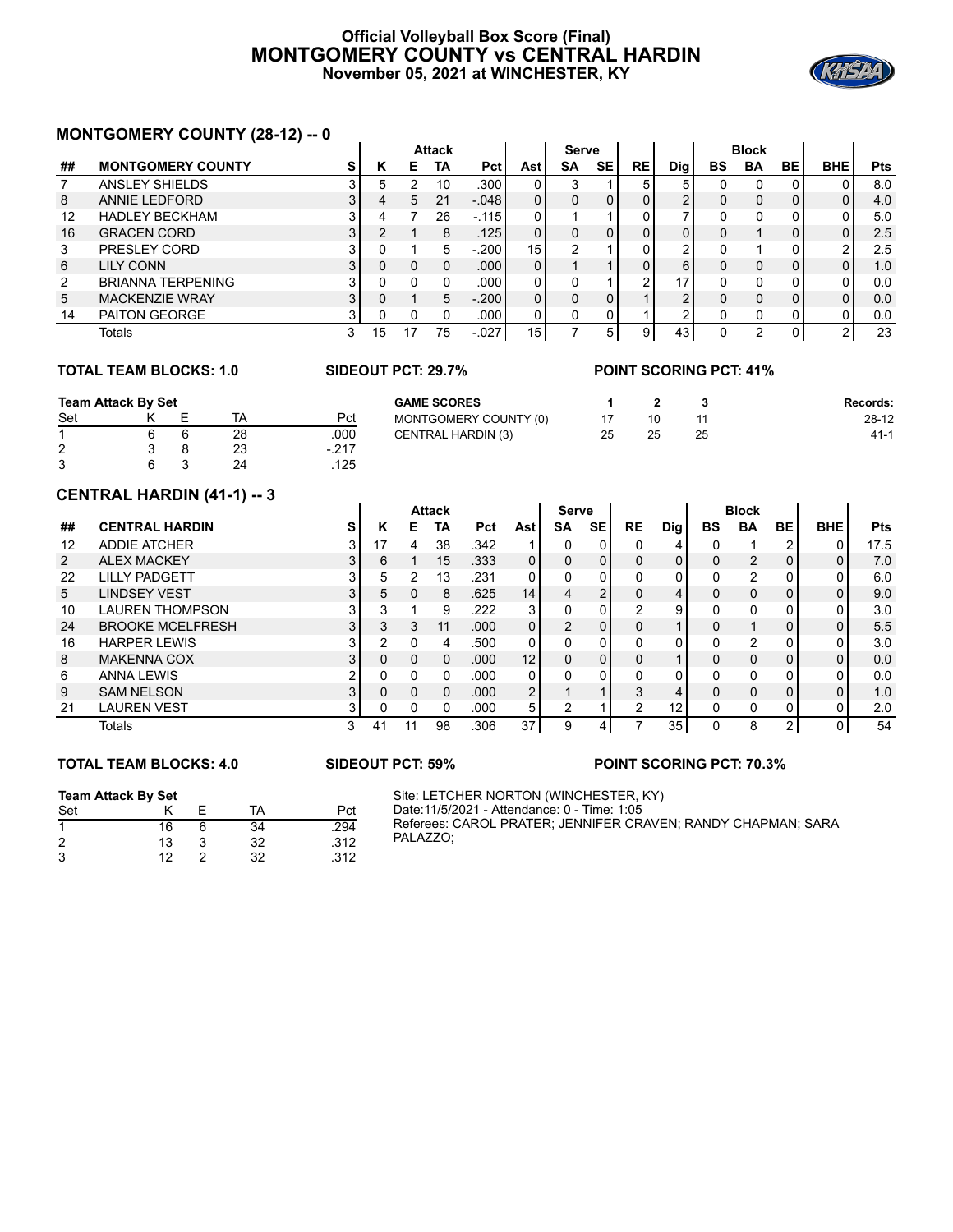

## **MONTGOMERY COUNTY vs CENTRAL HARDIN (11/5/2021 at WINCHESTER, KY)**

| Score     | Plays: Set 1                                                                                                                        | Serve            | Point               |
|-----------|-------------------------------------------------------------------------------------------------------------------------------------|------------------|---------------------|
|           | CHARDIN starters: LAUREN THOMPSON; HARPER LEWIS; ADDIE ATCHER; LILLY PADGETT;<br>MAKENNA COX; BROOKE MCELFRESH; libero LAUREN VEST. |                  |                     |
|           | MOCO starters: GRACEN CORD; PRESLEY CORD; HADLEY BECKHAM; ANNIE LEDFORD;<br>LILY CONN; ANSLEY SHIELDS; libero BRIANNA TERPENING.    |                  |                     |
| $1-0$     | [LAUREN THOMPSON] Kill by HADLEY BECKHAM (from PRESLEY CORD).                                                                       | S:CHARDIN P:MOCO |                     |
| $1 - 1$   | [BRIANNA TERPENING] Attack error by HADLEY BECKHAM.                                                                                 | S:MOCO           | P:CHARDIN           |
|           | CHARDIN subs: ALEX MACKEY; MAKENNA COX; LINDSEY VEST; HARPER LEWIS.                                                                 |                  |                     |
| $1 - 2$   | [LINDSEY VEST] Kill by ADDIE ATCHER (from LINDSEY VEST).                                                                            |                  | S:CHARDIN P:CHARDIN |
| $1 - 3$   | [LINDSEY VEST] Kill by ALEX MACKEY (from LINDSEY VEST).                                                                             |                  | S:CHARDIN P:CHARDIN |
| $1 - 4$   | [LINDSEY VEST] Kill by LINDSEY VEST (from ADDIE ATCHER).                                                                            |                  | S:CHARDIN P:CHARDIN |
| $1-5$     | [LINDSEY VEST] Kill by ADDIE ATCHER (from LINDSEY VEST).                                                                            |                  | S:CHARDIN P:CHARDIN |
| $2 - 5$   | [LINDSEY VEST] Service error.                                                                                                       | S:CHARDIN P:MOCO |                     |
|           | MOCO subs: MACKENZIE WRAY; LILY CONN.                                                                                               |                  |                     |
| $3-5$     | [PRESLEY CORD] Service ace (LAUREN VEST).                                                                                           | S:MOCO           | P:MOCO              |
| $4-5$     | [PRESLEY CORD] Attack error by ALEX MACKEY.                                                                                         | S:MOCO           | P:MOCO              |
| $5-5$     | [PRESLEY CORD] Service ace (LAUREN THOMPSON).                                                                                       | S:MOCO           | P:MOCO              |
| $5-6$     | [PRESLEY CORD] Kill by ADDIE ATCHER (from LAUREN VEST).                                                                             | S:MOCO           | P:CHARDIN           |
| $5 - 7$   | [LAUREN VEST] Ball handling error by PRESLEY CORD.                                                                                  |                  | S:CHARDIN P:CHARDIN |
| $5-8$     | [LAUREN VEST] Attack error by ANNIE LEDFORD (block by ALEX MACKEY; BROOKE<br>MCELFRESH).                                            |                  | S:CHARDIN P:CHARDIN |
| $6 - 8$   | [LAUREN VEST] Kill by ANNIE LEDFORD (from PRESLEY CORD).                                                                            | S:CHARDIN P:MOCO |                     |
| $7 - 8$   | [HADLEY BECKHAM] Kill by ANSLEY SHIELDS (from PRESLEY CORD).                                                                        | S:MOCO           | P:MOCO              |
| $7-9$     | [HADLEY BECKHAM] Kill by LILLY PADGETT (from LINDSEY VEST).                                                                         | S:MOCO           | P:CHARDIN           |
|           | MOCO subs: PAITON GEORGE; HADLEY BECKHAM.                                                                                           |                  |                     |
|           | CHARDIN subs: SAM NELSON; LILLY PADGETT.                                                                                            |                  |                     |
| $7 - 10$  | [SAM NELSON] Service ace (MACKENZIE WRAY).                                                                                          |                  | S:CHARDIN P:CHARDIN |
| $7 - 11$  | [SAM NELSON] Ball handling error by PRESLEY CORD.                                                                                   |                  | S:CHARDIN P:CHARDIN |
| $8 - 11$  | [SAM NELSON] Attack error by LAUREN THOMPSON.                                                                                       | S:CHARDIN P:MOCO |                     |
| $8 - 12$  | [ANNIE LEDFORD] Kill by BROOKE MCELFRESH (from LINDSEY VEST).                                                                       | S:MOCO           | P:CHARDIN           |
|           | CHARDIN subs: HARPER LEWIS; LINDSEY VEST; MAKENNA COX; ALEX MACKEY.                                                                 |                  |                     |
| $8 - 13$  | [MAKENNA COX] Attack error by ANSLEY SHIELDS.                                                                                       |                  | S:CHARDIN P:CHARDIN |
| $8 - 14$  | [MAKENNA COX] Attack error by ANSLEY SHIELDS.                                                                                       |                  | S:CHARDIN P:CHARDIN |
| $9 - 14$  | [MAKENNA COX] Bad set by MAKENNA COX.                                                                                               | S:CHARDIN P:MOCO |                     |
|           | CHARDIN subs: ANNA LEWIS; LINDSEY VEST.                                                                                             |                  |                     |
| $10 - 14$ | [LILY CONN] Service ace (SAM NELSON).                                                                                               | S:MOCO           | P:MOCO              |
| $11 - 14$ | [ANNIE LEDFORD] Attack error by BROOKE MCELFRESH.                                                                                   | S:MOCO           | P:MOCO              |
| $11 - 15$ | [LILY CONN] Kill by LAUREN THOMPSON (from MAKENNA COX).                                                                             | S:MOCO           | P:CHARDIN           |
| $11 - 16$ | [BROOKE MCELFRESH] Kill by ADDIE ATCHER (from MAKENNA COX).                                                                         |                  | S:CHARDIN P:CHARDIN |
|           | Timeout MONTGOMERY COUNTY.                                                                                                          | S:CHARDIN        |                     |
| $11 - 17$ | [BROOKE MCELFRESH] Kill by LAUREN THOMPSON (from SAM NELSON).                                                                       |                  | S:CHARDIN P:CHARDIN |
| $12 - 17$ | [BROOKE MCELFRESH] Kill by ANSLEY SHIELDS (from PRESLEY CORD).                                                                      | S:CHARDIN P:MOCO |                     |
|           | MOCO subs: HADLEY BECKHAM; PAITON GEORGE.                                                                                           |                  |                     |
| $12 - 18$ | [ANSLEY SHIELDS] Kill by ADDIE ATCHER.                                                                                              | S:MOCO           | P:CHARDIN           |
|           | CHARDIN subs: LILLY PADGETT; SAM NELSON.                                                                                            |                  |                     |
| $12 - 19$ | [LAUREN THOMPSON] Attack error by GRACEN CORD.                                                                                      |                  | S:CHARDIN P:CHARDIN |
| $12 - 20$ | [LAUREN THOMPSON] Kill by HARPER LEWIS (from MAKENNA COX).                                                                          |                  | S:CHARDIN P:CHARDIN |
| $12 - 21$ | [LAUREN THOMPSON] Kill by ADDIE ATCHER (from MAKENNA COX).                                                                          |                  | S:CHARDIN P:CHARDIN |
| $12 - 22$ | [LAUREN THOMPSON] Attack error by PRESLEY CORD.                                                                                     |                  | S:CHARDIN P:CHARDIN |
| $13 - 22$ | [LAUREN THOMPSON] Kill by GRACEN CORD (from PRESLEY CORD).                                                                          | S:CHARDIN P:MOCO |                     |
| $13 - 23$ | [BRIANNA TERPENING] Kill by ADDIE ATCHER (from MAKENNA COX).                                                                        | S:MOCO           | P:CHARDIN           |
|           | CHARDIN subs: ALEX MACKEY; MAKENNA COX; LINDSEY VEST; HARPER LEWIS.                                                                 |                  |                     |
| 14-23     | [LINDSEY VEST] Kill by HADLEY BECKHAM (from PRESLEY CORD).                                                                          | S:CHARDIN P:MOCO |                     |
|           | MOCO subs: MACKENZIE WRAY; LILY CONN.                                                                                               |                  |                     |
| $15 - 23$ | [PRESLEY CORD] Attack error by ADDIE ATCHER.                                                                                        | S:MOCO           | P:MOCO              |
| 16-23     | [PRESLEY CORD] Attack error by ADDIE ATCHER.                                                                                        | S:MOCO           | P:MOCO              |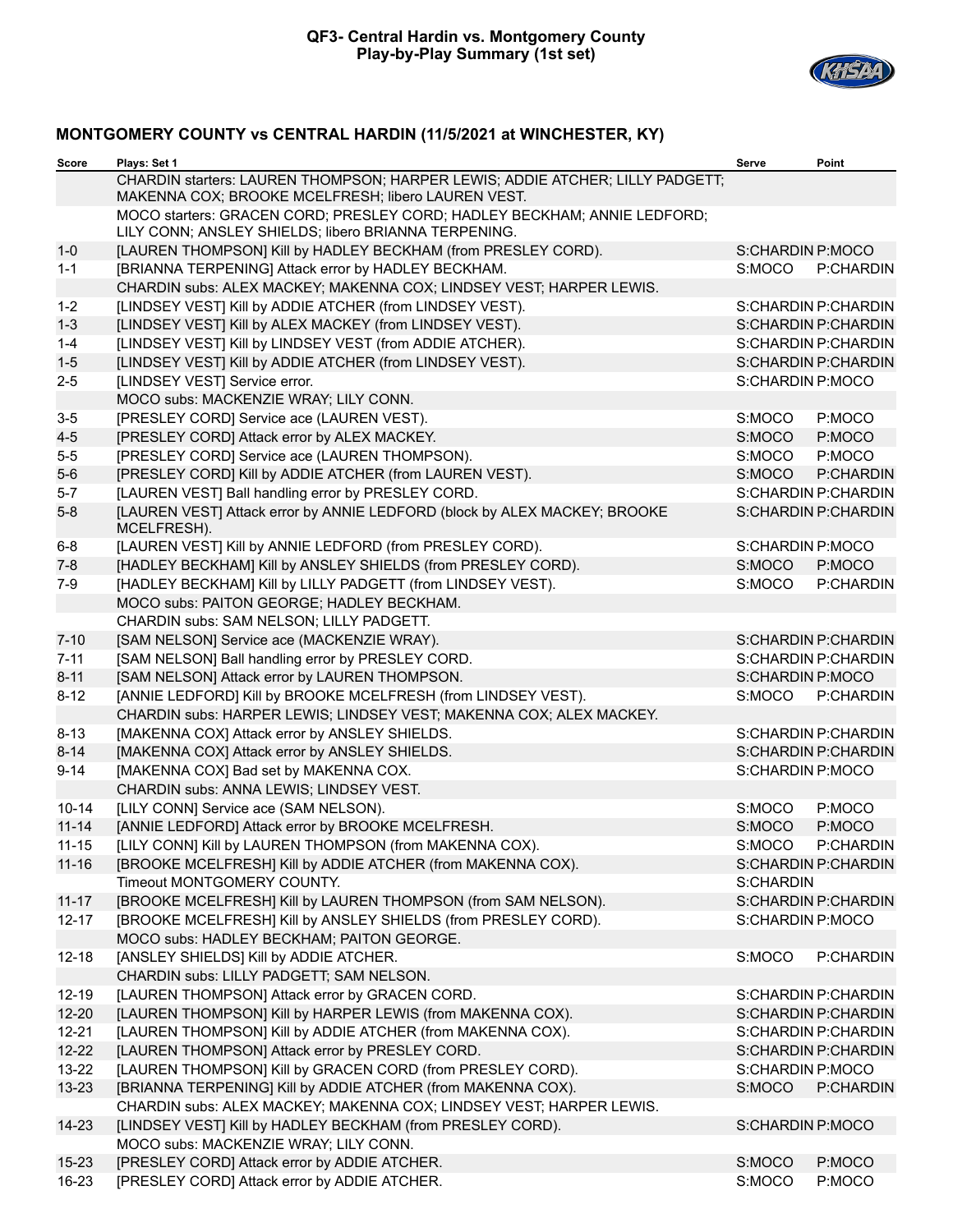| Score | Plavs: Set 1                                                   | Serve            | Point     |
|-------|----------------------------------------------------------------|------------------|-----------|
| 16-24 | [PRESLEY CORD] Kill by ALEX MACKEY (from LINDSEY VEST).        | S:MOCO           | P:CHARDIN |
| 17-24 | [LAUREN VEST] Attack error by LILLY PADGETT.                   | S:CHARDIN P:MOCO |           |
| 17-25 | [HADLEY BECKHAM] Kill by BROOKE MCELFRESH (from LINDSEY VEST). | S:MOCO           | P:CHARDIN |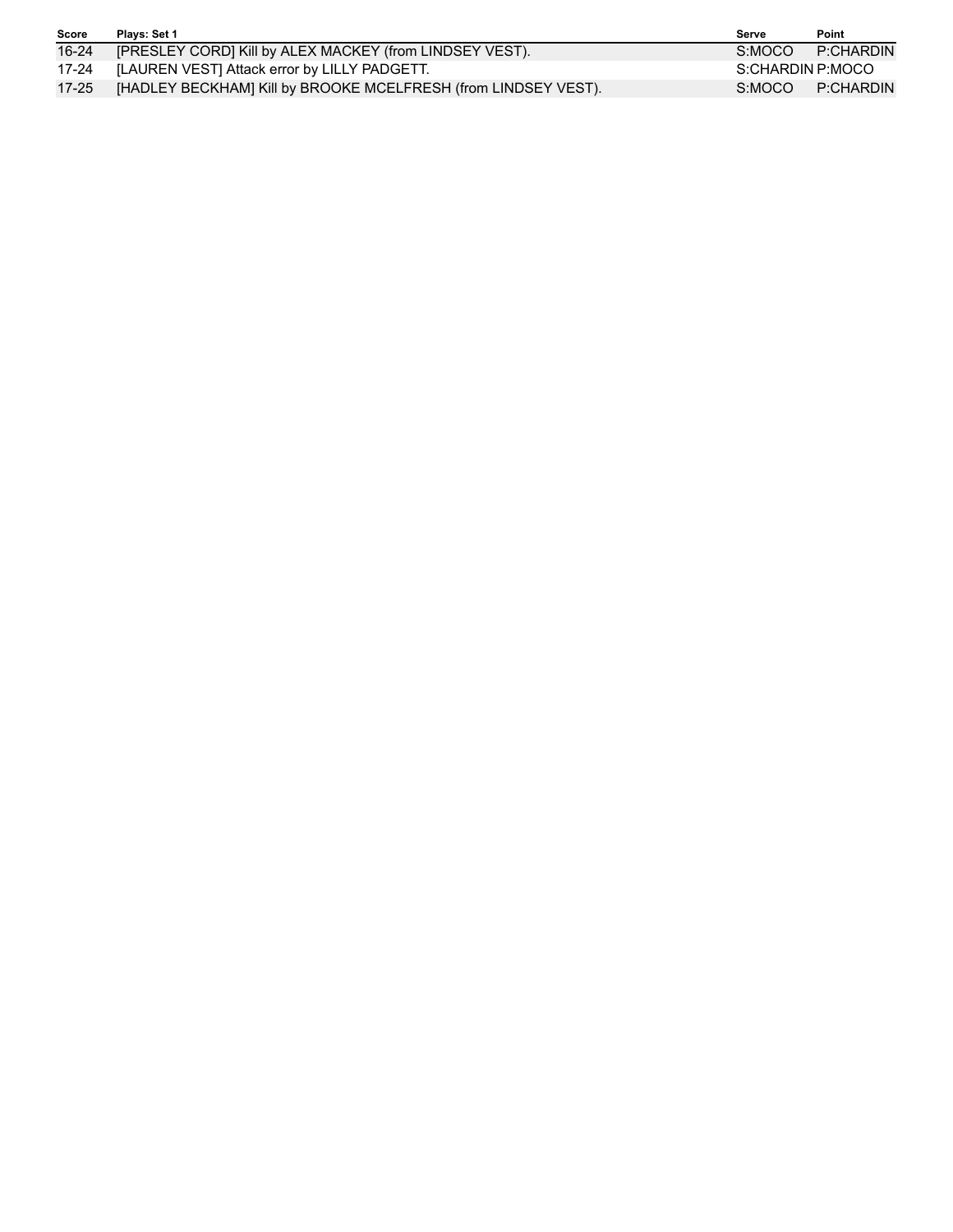

## **MONTGOMERY COUNTY vs CENTRAL HARDIN (11/5/2021 at WINCHESTER, KY)**

| Score     | Plays: Set 2                                                                                                                        | Serve            | Point               |
|-----------|-------------------------------------------------------------------------------------------------------------------------------------|------------------|---------------------|
|           | MOCO starters: ANNIE LEDFORD; HADLEY BECKHAM; LILY CONN; ANSLEY SHIELDS;<br>PRESLEY CORD; GRACEN CORD; libero BRIANNA TERPENING.    |                  |                     |
|           | CHARDIN starters: LILLY PADGETT; ADDIE ATCHER; HARPER LEWIS; MAKENNA COX;<br>BROOKE MCELFRESH; LAUREN THOMPSON; libero LAUREN VEST. |                  |                     |
| $0 - 1$   | [BRIANNA TERPENING] Service error.                                                                                                  | S:MOCO           | P:CHARDIN           |
|           | CHARDIN subs: ALEX MACKEY; MAKENNA COX; LINDSEY VEST; HARPER LEWIS.                                                                 |                  |                     |
| $0 - 2$   | [LINDSEY VEST] Service ace (ANSLEY SHIELDS).                                                                                        |                  | S:CHARDIN P:CHARDIN |
| $0 - 3$   | [LINDSEY VEST] Kill by ADDIE ATCHER (from LINDSEY VEST).                                                                            |                  | S:CHARDIN P:CHARDIN |
| $0 - 4$   | [LINDSEY VEST] Attack error by HADLEY BECKHAM.                                                                                      |                  | S:CHARDIN P:CHARDIN |
| $0-5$     | [LINDSEY VEST] Kill by LINDSEY VEST (from LAUREN THOMPSON).                                                                         |                  | S:CHARDIN P:CHARDIN |
| $0-6$     | [LINDSEY VEST] Kill by LINDSEY VEST (from LAUREN THOMPSON).                                                                         |                  | S:CHARDIN P:CHARDIN |
|           | Timeout MONTGOMERY COUNTY.                                                                                                          | S:CHARDIN        |                     |
| $0 - 7$   | [LINDSEY VEST] Kill by LILLY PADGETT (from LINDSEY VEST).                                                                           |                  | S:CHARDIN P:CHARDIN |
| $0 - 8$   | [LINDSEY VEST] Attack error by HADLEY BECKHAM.                                                                                      |                  | S:CHARDIN P:CHARDIN |
| $0-9$     | [LINDSEY VEST] Kill by ADDIE ATCHER (from LINDSEY VEST).                                                                            |                  | S:CHARDIN P:CHARDIN |
| $0 - 10$  | [LINDSEY VEST] Service ace (ANSLEY SHIELDS).                                                                                        |                  | S:CHARDIN P:CHARDIN |
| $0 - 11$  | [LINDSEY VEST] Kill by LILLY PADGETT (from LAUREN VEST).                                                                            |                  | S:CHARDIN P:CHARDIN |
| $0 - 12$  | [LINDSEY VEST] Kill by ALEX MACKEY (from LINDSEY VEST).                                                                             |                  | S:CHARDIN P:CHARDIN |
| $0 - 13$  | [LINDSEY VEST] Attack error by ANNIE LEDFORD.                                                                                       |                  | S:CHARDIN P:CHARDIN |
|           | Timeout MONTGOMERY COUNTY.                                                                                                          | S:CHARDIN        |                     |
| $1 - 13$  | [LINDSEY VEST] Kill by ANNIE LEDFORD (from PRESLEY CORD), block error by ADDIE<br>ATCHER.                                           | S:CHARDIN P:MOCO |                     |
|           | MOCO subs: MACKENZIE WRAY; LILY CONN.                                                                                               |                  |                     |
| $1 - 14$  | [PRESLEY CORD] Kill by ADDIE ATCHER (from LINDSEY VEST).                                                                            | S:MOCO           | P:CHARDIN           |
| $1 - 15$  | [LAUREN VEST] Attack error by HADLEY BECKHAM.                                                                                       |                  | S:CHARDIN P:CHARDIN |
| $1 - 16$  | [LAUREN VEST] Attack error by ANNIE LEDFORD.                                                                                        |                  | S:CHARDIN P:CHARDIN |
| $1 - 17$  | [LAUREN VEST] Attack error by MACKENZIE WRAY (block by ALEX MACKEY; LILLY<br>PADGETT).                                              |                  | S:CHARDIN P:CHARDIN |
| $1 - 18$  | [LAUREN VEST] Kill by LINDSEY VEST (from LAUREN THOMPSON).                                                                          |                  | S:CHARDIN P:CHARDIN |
| $1 - 19$  | [LAUREN VEST] Attack error by HADLEY BECKHAM.                                                                                       |                  | S:CHARDIN P:CHARDIN |
| $1 - 20$  | [LAUREN VEST] Service ace (BRIANNA TERPENING).                                                                                      |                  | S:CHARDIN P:CHARDIN |
| $2 - 20$  | [LAUREN VEST] Kill by ANNIE LEDFORD (from PRESLEY CORD).                                                                            | S:CHARDIN P:MOCO |                     |
|           | CHARDIN subs: ANNA LEWIS; LINDSEY VEST.                                                                                             |                  |                     |
| $3 - 20$  | [HADLEY BECKHAM] Service ace (LAUREN THOMPSON).                                                                                     | S:MOCO           | P:MOCO              |
| $4 - 20$  | [HADLEY BECKHAM] Attack error by BROOKE MCELFRESH.                                                                                  | S:MOCO           | P:MOCO              |
| $4 - 21$  | [HADLEY BECKHAM] Kill by ALEX MACKEY.                                                                                               | S:MOCO           | P:CHARDIN           |
|           | MOCO subs: PAITON GEORGE; HADLEY BECKHAM.                                                                                           |                  |                     |
|           | CHARDIN subs: SAM NELSON; LILLY PADGETT.                                                                                            |                  |                     |
| $4 - 22$  | [SAM NELSON] Attack error by ANNIE LEDFORD.                                                                                         |                  | S:CHARDIN P:CHARDIN |
| $5 - 22$  | [SAM NELSON] Service error.                                                                                                         | S:CHARDIN P:MOCO |                     |
| $5 - 23$  | [ANNIE LEDFORD] Kill by BROOKE MCELFRESH (from LAUREN VEST).                                                                        | S:MOCO           | P:CHARDIN           |
|           | CHARDIN subs: MAKENNA COX; ALEX MACKEY; HARPER LEWIS; ANNA LEWIS.                                                                   |                  |                     |
| $6 - 23$  | [MAKENNA COX] Attack error by BROOKE MCELFRESH.                                                                                     | S:CHARDIN P:MOCO |                     |
|           | MOCO subs: LILY CONN; MACKENZIE WRAY.                                                                                               |                  |                     |
| $6 - 24$  | [LILY CONN] Kill by LAUREN THOMPSON (from MAKENNA COX).                                                                             | S:MOCO           | P:CHARDIN           |
| $7 - 24$  | [BROOKE MCELFRESH] Kill by GRACEN CORD (from PRESLEY CORD).                                                                         | S:CHARDIN P:MOCO |                     |
|           | MOCO subs: HADLEY BECKHAM; PAITON GEORGE.                                                                                           |                  |                     |
| $8 - 24$  | [ANSLEY SHIELDS] Service ace (LAUREN VEST).                                                                                         | S:MOCO           | P:MOCO              |
| $9 - 24$  | [ANSLEY SHIELDS] Service ace (SAM NELSON).                                                                                          | S:MOCO           | P:MOCO              |
| $10 - 24$ | [HADLEY BECKHAM] Attack error by ADDIE ATCHER (block by PRESLEY CORD; GRACEN<br>CORD).                                              | S:MOCO           | P:MOCO              |
| $10 - 25$ | [ANSLEY SHIELDS] Kill by ADDIE ATCHER (from MAKENNA COX).                                                                           | S:MOCO           | P:CHARDIN           |